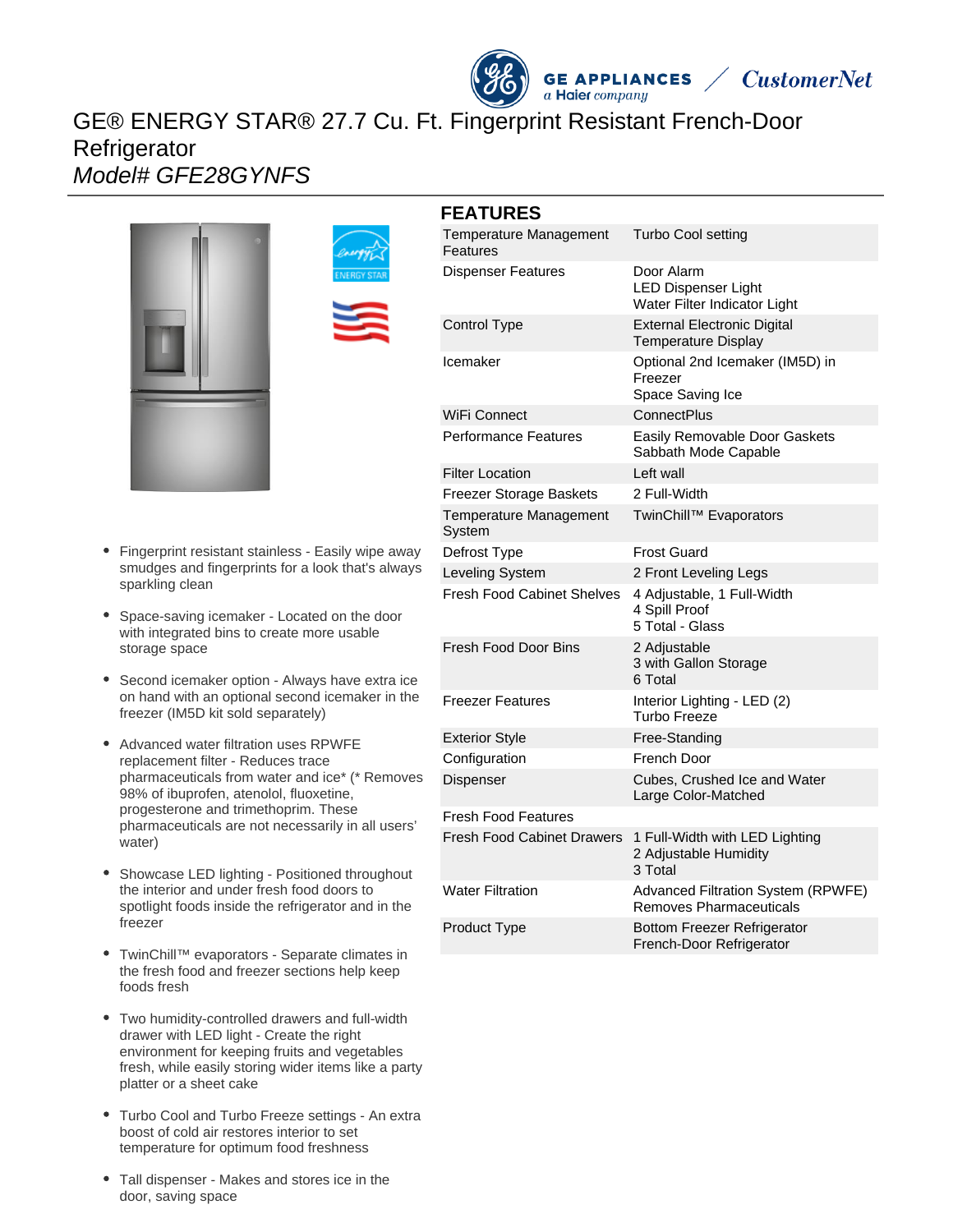- Door alarm Enjoy peace of mind knowing the refrigerator door is never left open
- Two-level freezer storage baskets Baskets allow easy access to frozen foods
- Gallon door storage Deep bins handle large containers in the door and free up valuable shelf space
- External controls with actual temperature display, child lock and door alarm - Eliminates the guesswork in setting refrigerator temperatures; conveniently displayed on the dispenser
- Cubed/crushed ice An easy-to-use dispenser lets you choose either cubed or crushed ice
- Spill-proof shelves A variety of shelf configurations provide additional options for food storage

Have more questions? Please contact 1-800-626-2000